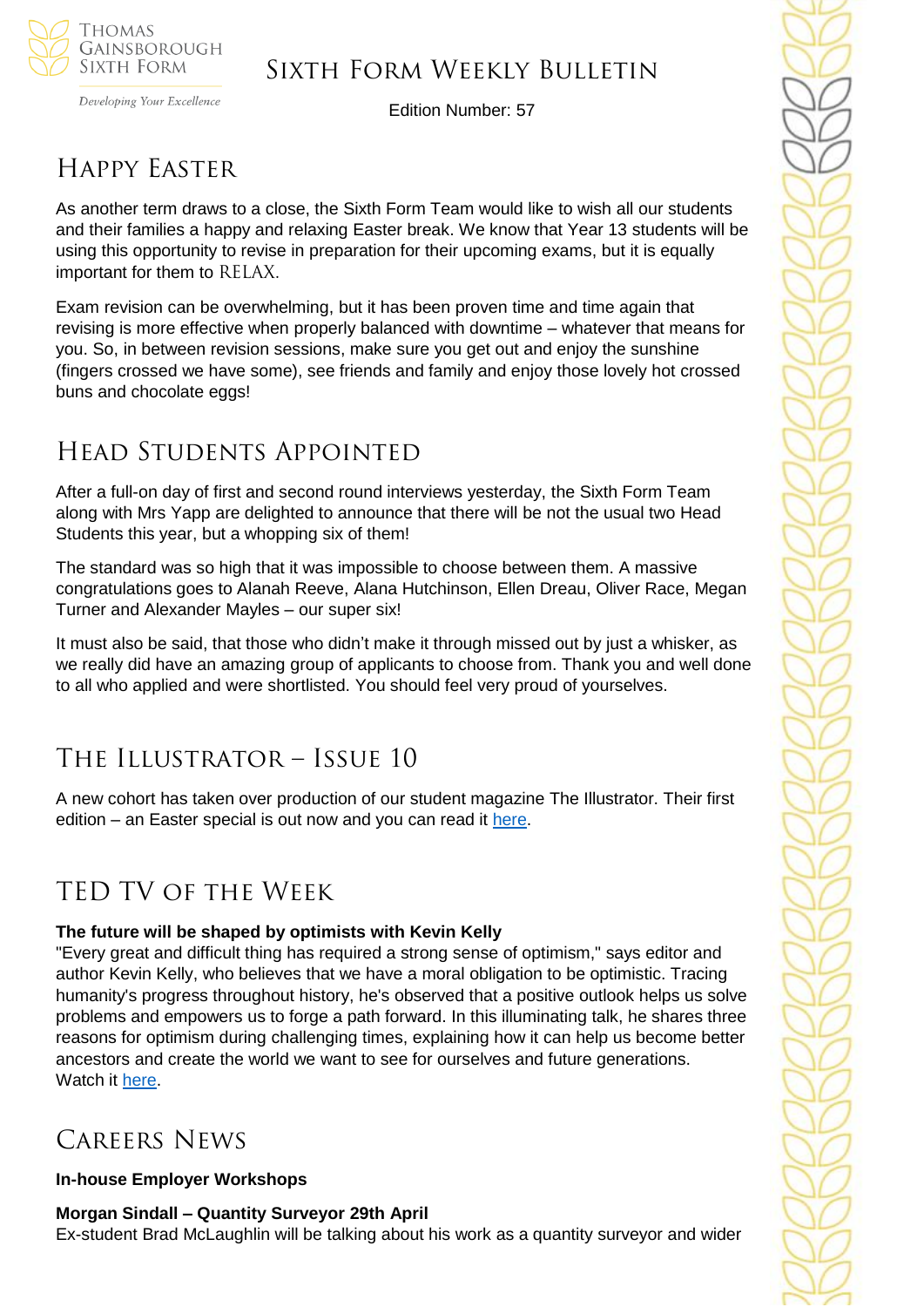

# Sixth Form Weekly Bulletin

Edition Number: 57

opportunities within the construction industry and construction. Quantity surveyors manage the costs of a building or construction project; they make sure it provides a reasonable profit once it is completed. All the costs involved in the project are calculated, including materials, plant hire and staff salaries.

## **Stoke-By-Nayland Golf Club – Hospitality 5th May**

Ever wondered what it would be like to work in hospitality? Find out from Peter Osborn a senior manager at this luxury golf club and resort about the varied jobs and opportunities they can offer students. We might also see our very own Miss Alston who used to work in this sector and is keen to promote the benefits.

## **TMJ Interiors – Design/Carpentry/Business -19th May**

Another chance to meet with this impressive specialist joinery company based in Bildeston who have carried out major refurbishments and builds in London and across the UK . For a flavour of the kinds of projects they work on see here - https://tmjinteriors.com/projects/.

## **Thames Water Barrier - Civil Engineering 10th June**

Liv Hov runs a team of engineers, project managers, specialists and contractors. Carrying out complex inspection, Capital Maintenance and upgrade works at the Thames Barrier and other storm surge barriers along the Tidal Thames.

## **Heath and Social Fair – 7 th July in the Main Hall 1.30-3.15pm**

**Careers Web Page** – For a full list of companies that offer virtual work experience in several different sectors please see the "Careers" page of the school [website](https://tgschool.net/careers) and scroll down.

## **How to arrange work experience in Year 12:**

1) Look at your Morrisby results and talk to family or friends for ideas. The more research you have carried out beforehand, into different options, the more valuable experience you will get.

2) Come to the careers hub and register your interest with Ms Perkins.

3) Paperwork needs to be collected and completed 4 weeks prior to the work experience taking place.

4) Please consider transport to and from the company you want to apply to.

5) Students are allowed up to 2 x 5 days during term time with up to two employers.

6 ) Please consider virtual work experience as well as face to face by signing up free of charge to Speakers for Schools virtual work experience and other online providers (see careers website for a list of other providers)

7) Ms Perkins needs to be made aware of any work experience (other than Saturday jobs) you arrange directly with employers in order for her to keep a record. Paperwork is still required for this. PLEASE NOTE THAT IF A STUDENT'S ATTENDANCE IS BELOW 95% THEY WILL NOT BE GIVEN PERMISSION TO TAKE PART IN WORK EXPERIENCE.

**Apprenticeships – New Anglia -** [Apprenticeship Vacancies](https://v2.apprenticeshipsnewanglia.co.uk/apprenticeships/search/?s_query=&s_location=&s_distance=30&s_trade=0&s_apprenticeshipLevel=0&prop_View=list&prop_sort=created+desc)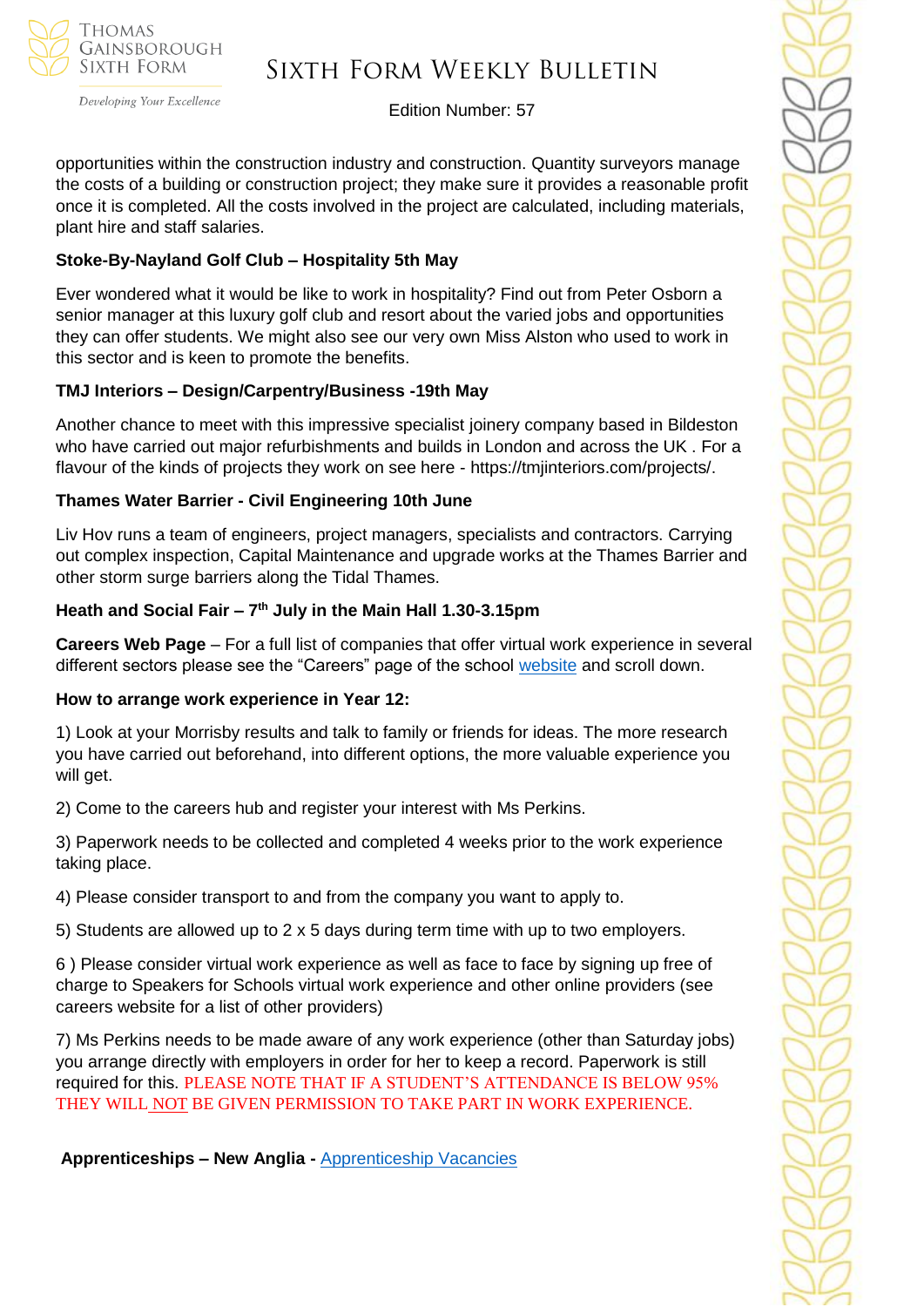

Developing Your Excellence

Edition Number: 57

| <b>Apprenticeship</b>             | Location   |
|-----------------------------------|------------|
| <b>Painting &amp; Decorating</b>  | Newmarket  |
| <b>Business Administrator</b>     | Mildenhall |
| <b>Construction Groundsworker</b> | Ipswich    |

## **Careeriosity: Film Industry Session @ Quay Theatre, Sudbury – 20/04/22 – 10am -1 2pm**

Find out what's been filmed in Suffolk recently, get advice from Ben Pyke, course leader at West Suffolk College on their Digital Production course. You can find out about the course and watch a screening of the student's latest film, Maximus. You'll get to speak to Sue Russo from Set Ready Training, she helps get young people ready to work on set and places them onto their first job giving them their first break into the industry.

Could your future lie in the film industry? There are so many interesting roles - from Director to Editor, Lighting, Camera work, Actor, Location Scout, Hair and Makeup Artist, the list goes on and on. You'll find out much more in the film industry Careeriosity session. - Film [industry](https://www.careeriosity.co.uk/film-industry) | [Careeriosity](https://www.careeriosity.co.uk/film-industry)

## **S4S Green Skills Week**

The East of England Energy Group (EEEGR) is a membership organisation working with different companies within the energy sector to promote the East Anglian region and encourage investment from the government into the industry locally. They work with businesses to develop their networks, promote their services and help them grow. Part of what they do is to work with employers, education and training providers and individuals interested in a career within energy. They also work with young people and students to promote their sector as a primary career choice and ensure they have an ongoing pipeline of talented individuals for the current and future wellbeing of the energy industry.

Click here for full details : Green Skills Week 2022 – Inspire the Future Energy [Workforce](https://www.speakersforschools.org/youth_opportunities/green-skills-week-2022-inspire-the-future-energy-workforce-energy-industry-insight-day/) – Energy [Industry](https://www.speakersforschools.org/youth_opportunities/green-skills-week-2022-inspire-the-future-energy-workforce-energy-industry-insight-day/) Insight Day

## **Young Professional Training**

This programme is aimed at young people aged 14-24 whether they are studying, working or looking for a job. This FREE Young Professional training programme allows young people to boost their work skills and develop their confidence. It is open to all young people regardless of where they are living in the UK.

Click here for full details : <https://www.youthemployment.org.uk/young-professional-training/>

### **MOOCS – Massive Open Online Courses**

MOOCs are courses delivered online and accessible to all for free. They typically comprise pre-recorded video lessons, readings, assessments, and discussion forums. They offer a massive variety of content and can give young people an opportunity to explore some content from the career they aspire to.

Most MOOCs are made by universities. Some of the first and most active MOOC makers are [Stanford,](https://www.classcentral.com/university/stanford) [MIT,](https://www.classcentral.com/university/mit) and [Harvard,](https://www.classcentral.com/university/harvard) others are made by companies, such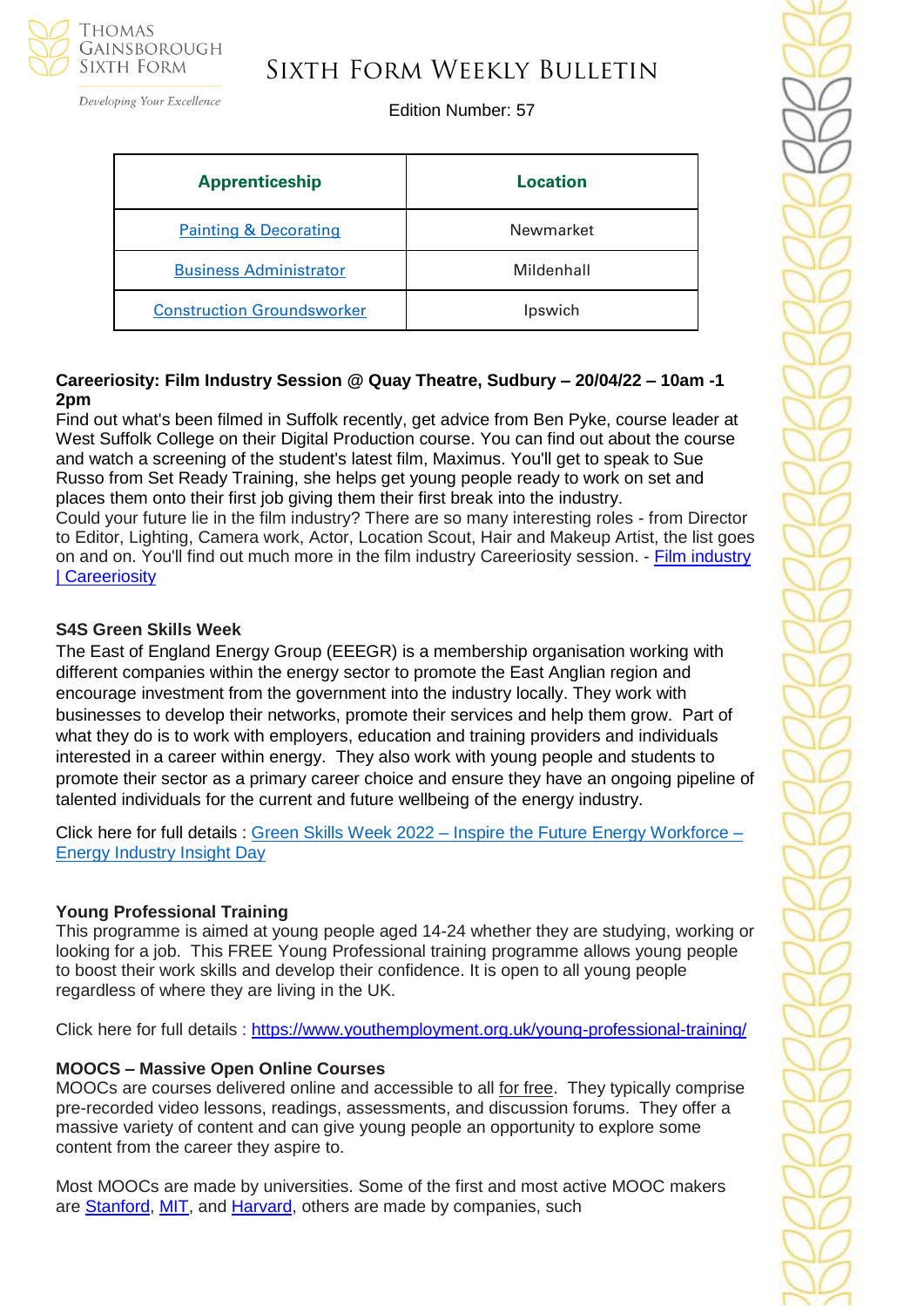

## Sixth Form Weekly Bulletin

Edition Number: 57

as [Microsoft](https://www.classcentral.com/institution/microsoft) or [Google](https://www.classcentral.com/institution/google) etc. Some MOOCs can be started at any time and others start at regular intervals.

4 main websites that offer access to these free courses can be found here :

- **[Coursera](https://www.coursera.org/)**
- [FutureLearn](https://www.futurelearn.com/)
- [OpenLearn](https://www.open.edu/openlearn/free-courses/full-catalogue)
- [Edx](https://www.edx.org/)

Students can search for courses that interest them and these may be related to a future career aspiration such as medicine or law. These can be really useful to overcome the issues of not being able to access work experience in a chosen profession as they show interest and also initiative. They can be useful to include in personal statements, university interviews as well as giving young people a taste of the content to the university degree or career path they are interested in following.

### **Kuehne & Nagel Group Work Experience**

Do you study business and / or economics? Would you be interested in some work experience with one of the world's leading imports and exports companies transporting goods to and from places all over the world? On **Tuesday 12th of April** from **9:00am - 4:00pm** we're going to be hosting Kuehne + Nagel's first ever Virtual Work Experience opportunity.

With global revenues of \$20 billion, the Kuehne+Nagel Group is one of the world's leading logistics companies providing sea, air, road and rail logistics services to virtually all key industry sectors. We'll be covering everything from integrated logistics and contract logistics to their top tips to help you get career ready! We'll even cover how Kuehne+Nagel are working to make the world of logistics a more sustainable and diverse place.

Some of K+N's recent apprentices now work in New York City and Hong Kong just to give you an idea of the kind of career opportunities there are at the company. To register yourself for this free online event, [click here.](https://www.surveymonkey.co.uk/r/Kuehne-Nagel-WEX) Certificates of completion will be awarded to add to your CV.

### **Uptree - It's never too early to start thinking about your career**

But with so many options to choose from, and so many paths to success, it's hard to know where to begin.

That's where Uptree comes in. We're a free professional networking platform designed to help you get started in the world of work. Get work experience, find apprenticeships and other opportunities, and begin your dream career. [Check it out now.](https://uptree.co/students/)

## **Moore Green Chartered Accountant Apprenticeships**

Moore Green are currently offering 2 Apprenticeships. The apprentices gain practical experience working in their offices alongside qualified staff and attending blocks of training at college. All training costs (including all travel costs) are paid for and an initial training salary of £13,350 per annum is paid, which increases commensurate with experience and modules passed.

They are approved by both the Institute of Chartered Accountants in England and Wales (ICAEW) and Association of Chartered Certified Accountants (ACCA) as a training firm and have a long history of supporting apprentices from the Sudbury area along the path to a career as Chartered Accountants. For more information and to apply, [click here.](https://www.mooregreen.co.uk/vacancies/accountancy-apprenticeship)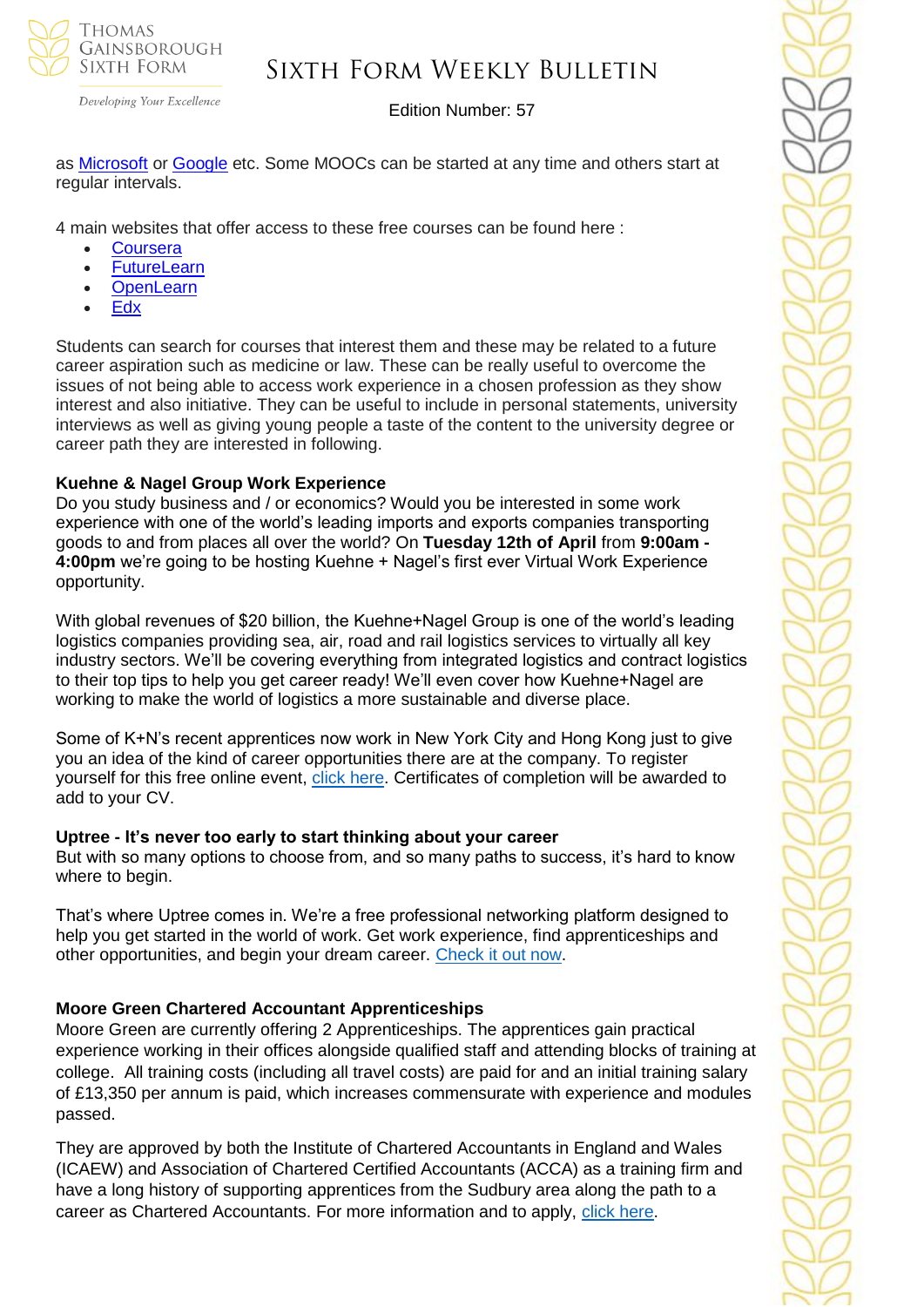

## Sixth Form Weekly Bulletin

Edition Number: 57

### **Mediterranean Shipping Company Opportunities**

Mediterranean Shipping Company S.A. is a Swiss international shipping line. The company operates in all major ports of the world and can offer students amazing opportunities at their Ipswich office. Current vacancies include:

- 1. [Customer Service](https://www.findapprenticeship.service.gov.uk/apprenticeship/-711030)
- 2. [Credit Control Apprentice](https://www.findapprenticeship.service.gov.uk/apprenticeship/-728443)
- 3. [Health, Safety and Environment Technician Apprentice](https://mscuk.current-vacancies.com/Jobs/Advert/2606357?cid=1798&s=False&t=Health--Safety-and-Environment-Technician-Apprentice&l=Ipswich)

Please let Mrs Osbourne know if you would like help applying for any of these opportunities.

### **Young Professionals Law Work Experience**

This Easter we are going to be running a series of huge virtual work experience events with some of the world's biggest brands!

We are kicking off with our Easter Law Work Experience of which we're going to be joined by 2 Magic Circle firms in Clifford Chance and Linklaters as well as Browne Jacobson, Freeths, Charles Russell Speechlys and specialist legal university the University of Law.

On **Monday 11th April** from **9:00am - 4:00pm** we're bringing the best of the best legal firms and one of the UK's top universities for law together for what's set to provide an immersive and interactive experience of what it's like working for one of the world's top legal companies.

You'll get to hear and learn from senior legal professionals as they take us through a number of practical workshops, activities and presentations.

This is without a doubt the biggest virtual law work experience to be put together for school/college students so if you're interested in a career in law make sure to take advantage of this opportunity!

This is a tremendous chance to hear from some of the most distinguished law companies whilst getting your foot in the door to key decision-makers at these firms. Get an insight into the life of a legal professional, hear what it takes to thrive and be successful, gain application tips and tricks and ask all your questions to our panel of industry experts.

As it's a work experience opportunity we'll also be awarding certificates of completion for you to add to your CV.

### **Sign up using the link below:**

<https://www.surveymonkey.co.uk/r/Law-Work-Experience>

### **PwC Degree Apprenticeship Open Evening**

Open evenings at PwC to find out more about our brand new Technology Degree Apprenticeship

• [Virtual open evening](https://successatschool.org/jobandcoursedetail/763/PwC-Ada-Virtual-Open-Evening?goal=0_65c6d67e71-8a39a8067c-212136547&mc_cid=8a39a8067c&mc_eid=530f418f3c) on **Wednesday 20th April** - During this open evening, you will find out more about our Technology Degree Apprenticeship with Ada, National College for Digital skills. You will get the opportunity to network with our people and the team at Ada, as well as hearing more about how this programme could get your career off to a Flying Start. The event is open to students and their parents.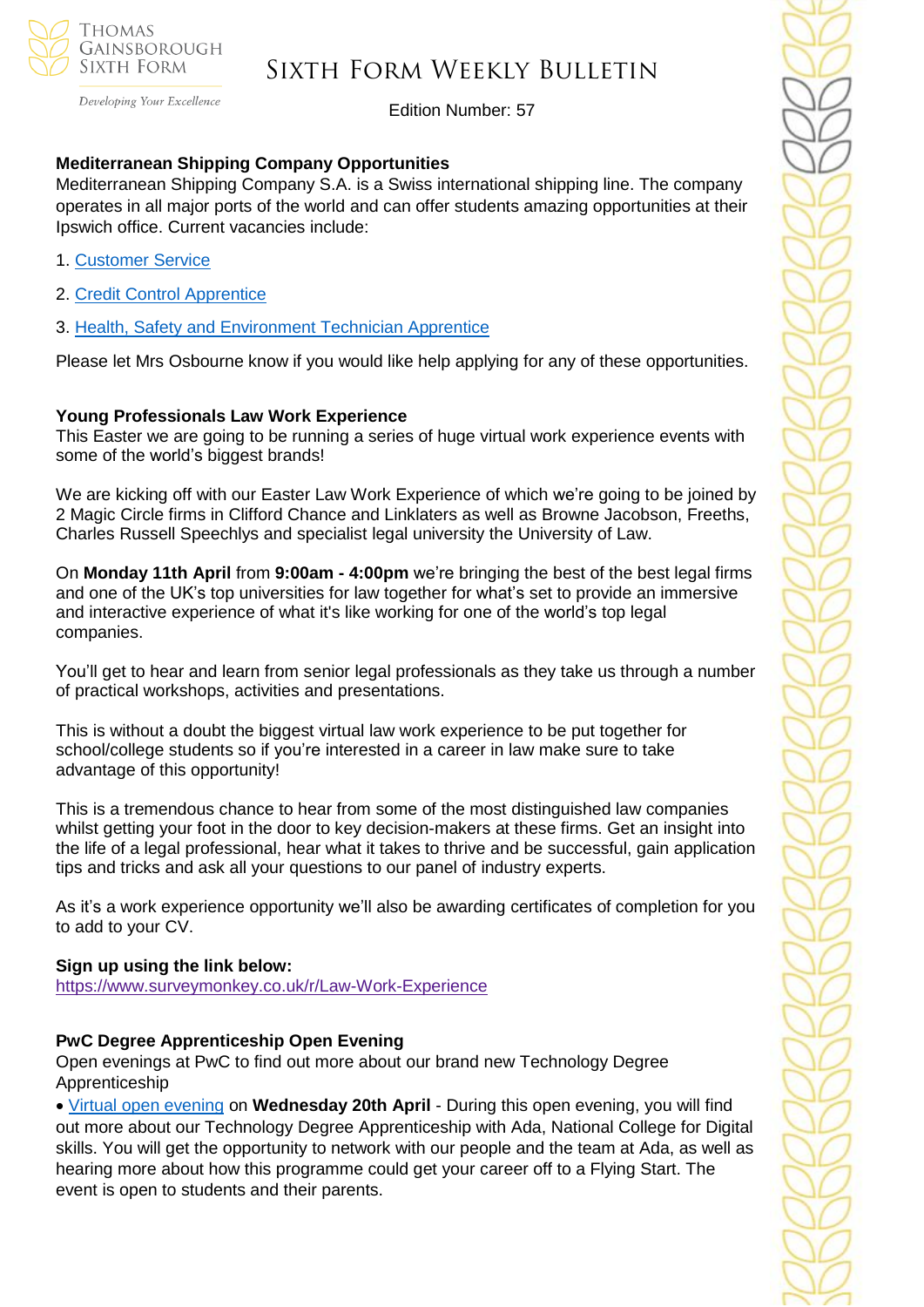

Developing Your Excellence

### Edition Number: 57

### **My Apprenticeship, My Story – Colchester Institute**

For students considering the Apprenticeship pathway, we recommend that at this time they start researching their options and contacting businesses to register their interest. An ideal opportunity for students to showcase themselves will be at our eagerly awaited Apprenticeship Information Evenings at Colchester Institute. The events offer the opportunity to meet potential employers and register their interest in applying for various sectors. Attendees are encouraged to bring copies of their CV to distribute to businesses, so again, an ideal opportunity to impress employers with students' enthusiasm and resolve.

#### **Braintree Campus Thursday 19th May (5:00pm - 7:00pm)**

#### **Colchester Campus Wednesday 25th May (5:00pm - 7:00pm)**

[Book Here](https://www.colchester.ac.uk/events/?f24_pid=db01a9d4-1973-4328-8f22-9e8504b0ca3f&utm_campaign=2022%2003%2030%20-%20Schools%20Update%20-%2092&utm_source=force24&utm_medium=email&utm_content=textlink)

#### **International Law Firm, - Y12 Work Experience**

[Bryan Cave Leighton Paisner](https://nam12.safelinks.protection.outlook.com/?url=https%3A%2F%2Fmykindacrowd.us6.list-manage.com%2Ftrack%2Fclick%3Fu%3Ded0d3c8306048bd1aa89fb8aa%26id%3Dd4b5888e23%26e%3D6a71ef3d64&data=04%7C01%7C%7Ca42d6fcdb3294051de3a08da0035846a%7C84df9e7fe9f640afb435aaaaaaaaaaaa%7C1%7C0%7C637822527094728893%7CUnknown%7CTWFpbGZsb3d8eyJWIjoiMC4wLjAwMDAiLCJQIjoiV2luMzIiLCJBTiI6Ik1haWwiLCJXVCI6Mn0%3D%7C3000&sdata=ZDGSKFlvIYYjNkmN9S6ZheP1SMAkGXRalT2hYqJWzmM%3D&reserved=0) (BCLP) are offering work experience to Year 12 students as part of their commitment to improve access to the legal profession. BCLP have devised a schedule that combines both skill development and real-life experiences of how law firms interact with a range of sectors. This programme will be delivered virtually if offices remain shut.

- **Monday 25 July – Friday 29 August 2022**  A week at BCLP's offices gaining a real insight into what lawyers do daily as well as information on the different routes into the profession, several skills sessions to help prepare students for the world of work.
- **Monday 1 August – Friday 5 August 2022** A week visiting different organisation each day in a variety of sectors. During the week students will learn how law firms interact with their clients and the distinct roles for lawyers in these organisations.
- On completion of the two weeks, students will progress onto BCLP's alumni programme where they will be able to get continued support from BCLP representatives including work shadowing opportunities, mentoring and further skills workshops.

#### **Future Paths: Build the Future YOU want!**

Future Paths offer career placements that give you a chance to start building the future you want. South Norfolk & Broadland Councils have a range of placements available this summer to help you gain valuable real work skills. Anyone over 16 can apply - you do not need qualifications to be considered, all you need do is show us your skills and enthusiasm. For more information and an application form, please check the attached postcard or the website [here](https://www.southnorfolkandbroadland.gov.uk/futurepaths) or email [futurepaths@southnorfolkandbroadland.gov.uk](mailto:futurepaths@southnorfolkandbroadland.gov.uk) before the **30th April 2022**.

#### **NHS Talent Academy**

With over 3 million people working in the NHS, health and social care organisations across the UK, there's a lot of support available for individuals interested in joining us. However, navigating your way around such a large workforce can be difficult.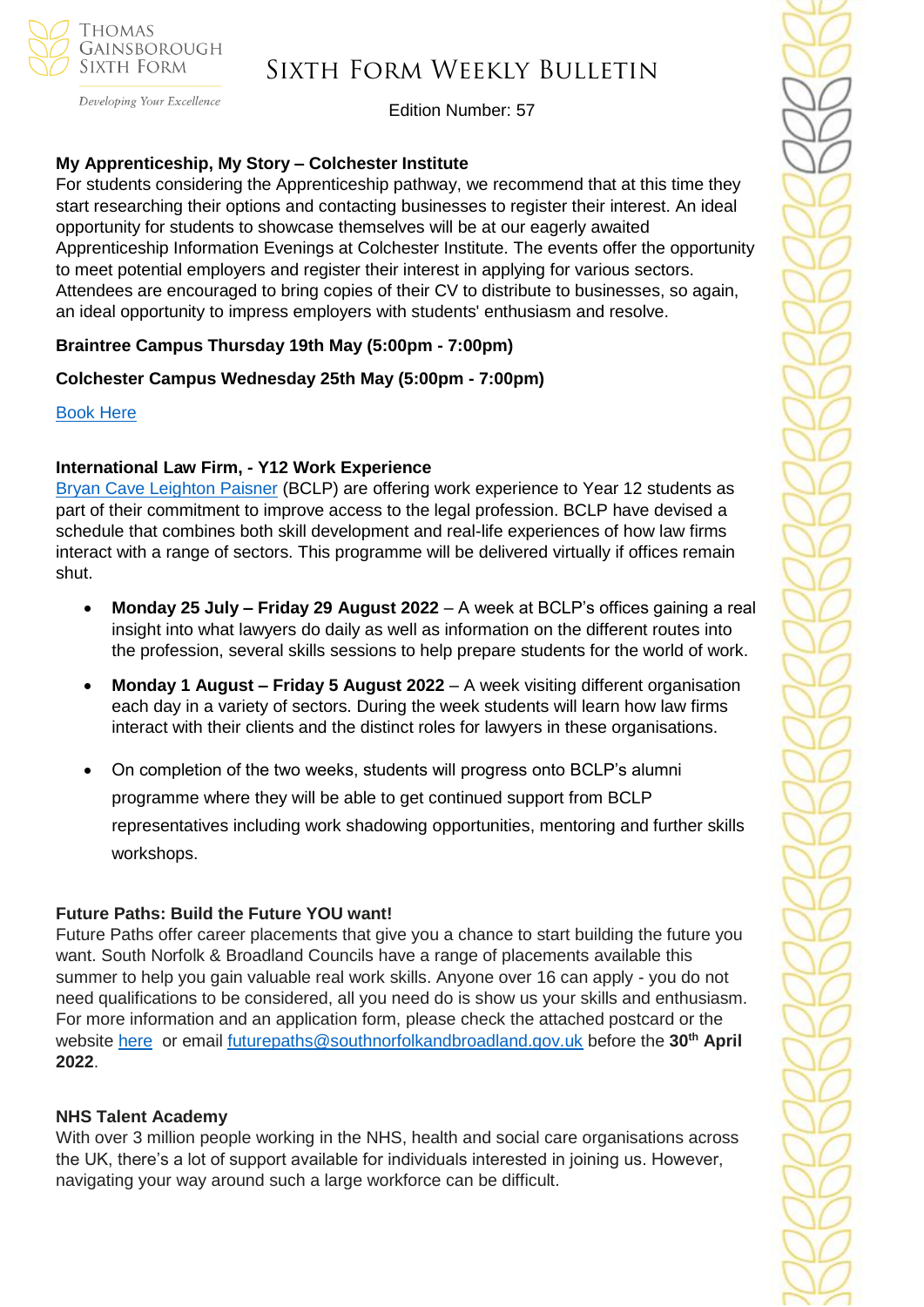

## Sixth Form Weekly Bulletin

Edition Number: 57

To assist you, the NHS Talent Academy brings together organisations from across health and care, to provide easy access to the wide range of careers and employability services available within the various regions.

Whether you are exploring your future career options, taking your first step into employment or looking to develop and progress within your current role, find out what local support is available for you [here.](https://nhstalentacademy.org.uk/) For virtual work experience opportunities available now, check [here.](https://nhstalentacademy.org.uk/?s=Let%27s+Talk+About) All sessions run from 4-5pm **– please speak to Ms Perkins if interested. Application form needs to be completed and submitted by careers.**

#### **Interested in a Career in Health and Care**

There are fully funded virtual sessions available to anyone aged studying in Suffolk. On **Monday 11th and Thursday 14th April between 10-12.30** there will be sessions on Nuclear Medicine, NHS Values, Ambulance Service, Midwifery, Learning Disability Nursing and First Aid in the community.

For more information and to sign up for these sessions please email: [ambassadors@caredevelopmenteast.co.uk](mailto:ambassadors@caredevelopmenteast.co.uk)

### **InvestIn Summer Career Experiences in London**

[Medicine & Psychology](https://investin.org/pages/choose-your-medicine-summer-experience)

[Engineering & Architecture](https://investin.org/pages/choose-your-engineering-architecture-summer-experience) [Law & Politics](https://investin.org/pages/choose-your-law-politics-summer-experience) [Business & Finance](https://investin.org/pages/choose-your-business-finance-summer-experience) [Tech](https://investin.org/pages/choose-your-tech-summer-experience) [Culture, Media & Sport](https://investin.org/pages/choose-your-culture-media-sport-summer-experience)

### **STEM and Medicine Summer Experiences**

To find out more and apply, [click here.](https://investin.org/pages/choose-your-stem-summer-experience?utm_source=UK+SCHOOLS+MASTER&utm_campaign=a31ab330e2-bankersschoolmar_COPY_01&utm_medium=email&utm_term=0_bfccb03bbd-a31ab330e2-137697031&mc_cid=a31ab330e2&mc_eid=894e4199ae)

Watch the trailer [here](https://investin.org/blogs/news/summer-experiences-2022?utm_source=UK+SCHOOLS+MASTER&utm_campaign=b369a1e6b8-bankersschoolmar_COPY_01&utm_medium=email&utm_term=0_bfccb03bbd-b369a1e6b8-139395613&mc_cid=b369a1e6b8&mc_eid=0dcddf7ff6) and contact Mrs Osborne (kosborne@tgschool.net) to secure a 10% discount or to apply for a free bursary place. Please check criteria on the Investin website.

### **James Cartlidge's MP's Employment and Skills Fair**

With the Minister for Skills, Alex Burghart MP

- Looking for a new job?
- Interested in learning new skills?
- Searching for an apprenticeship or work experience?
- Want to know more about the fantastic businesses in our area?

Drop in sessions on CV writing, interview skills and careers advice – **Friday 22nd April 10am-1.30pm** at the Stevenson Centre, Great Cornard, CO10 0WD

#### **Careers Session: Innovative Tech**

This free session is about careers in Innovative Technology on **Thursday April 14th from 10**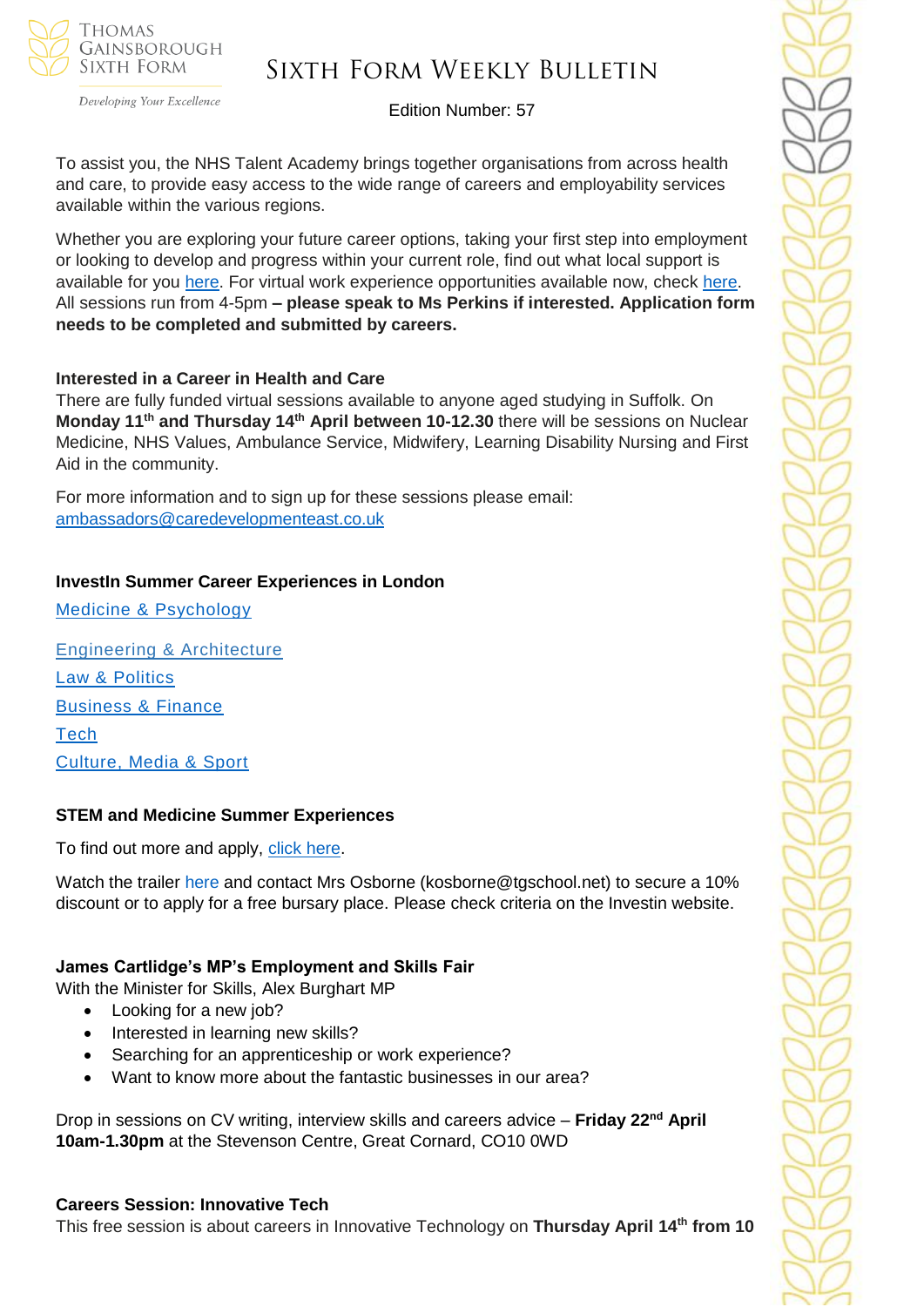

## Sixth Form Weekly Bulletin

Edition Number: 57

**am to 12 pm** and is presented by Innovation Labs at the brand new Innovation Labs in Sudbury. There will be hands-on demos of virtual reality developed by the company. Free tickets are available at [www.careeriosity.co.uk](https://nam12.safelinks.protection.outlook.com/?url=http%3A%2F%2Fwww.careeriosity.co.uk%2F&data=04%7C01%7C%7C11af033e730b41dd16a108da0bfd75ea%7C84df9e7fe9f640afb435aaaaaaaaaaaa%7C1%7C0%7C637835481840204834%7CUnknown%7CTWFpbGZsb3d8eyJWIjoiMC4wLjAwMDAiLCJQIjoiV2luMzIiLCJBTiI6Ik1haWwiLCJXVCI6Mn0%3D%7C3000&sdata=DUHSGp%2BPezxNxHfTiRqM%2FbLZ0Ssgc6UdfYJGw9sIit4%3D&reserved=0)

### **Career Session: The Film Industry**

The second free session is about the Film Industry and is presented by Screen Suffolk. The aim is to educate young people about the varied careers there are available in the film industry and will include a short film. The session is held on Wednesday April 20<sup>th</sup> from 10 am to 12 pm at The Quay Theatre, Sudbury. Free tickets are available at [www.careeriosity.co.uk](https://nam12.safelinks.protection.outlook.com/?url=http%3A%2F%2Fwww.careeriosity.co.uk%2F&data=04%7C01%7C%7C11af033e730b41dd16a108da0bfd75ea%7C84df9e7fe9f640afb435aaaaaaaaaaaa%7C1%7C0%7C637835481840204834%7CUnknown%7CTWFpbGZsb3d8eyJWIjoiMC4wLjAwMDAiLCJQIjoiV2luMzIiLCJBTiI6Ik1haWwiLCJXVCI6Mn0%3D%7C3000&sdata=DUHSGp%2BPezxNxHfTiRqM%2FbLZ0Ssgc6UdfYJGw9sIit4%3D&reserved=0)

### **Taster Flights and Experiences for Aspiring Pilots**

The Aviatrix Project is a charity that encourages young people, particularly young women to take a career path in the aviation industry. They have 12 Taster flights available for students in Norfolk this year.

We have the following taster flights and experiences are now open for applications. The aim of the fights are to assist anyone, who might otherwise not have the necessary resources, to experience flying.

- 12 Taster flights with Flying Made Easy at Old Buckenham Airfield
- 12 Taster flights with Take Flight Aviation at Enstone Airfield
- 20 737 Simulator flight with an instructor with FlightPad at The University of West London
- · 2 FlightPad memberships for 6 months

They are for aspiring pilots of both genders aged 14 and above with no upper age limit. **Closing date is 12 noon on Monday 18th April 2022**. Winners will be announced in May.

Visit our website for more details and how to apply - [http://www.theaviatrixproject.com/taster](http://www.theaviatrixproject.com/taster-flights-experiences-2022)[flights-experiences-2022](http://www.theaviatrixproject.com/taster-flights-experiences-2022)

### **Speakers for Schools Work Experience**

You can search for more work experiences from Speakers for Schools' wide range of employers across the UK here: [https://www.speakersforschools.org/experience-2/work](https://www.speakersforschools.org/experience-2/work-experience/)[experience/](https://www.speakersforschools.org/experience-2/work-experience/) . Sign up free of charge. **Requests will go to Ms Perkins for approval.**

### **Porch Project – Food Industry Careers Help**

Further Horizons is an employment-based programme. It will prepare young people for the working world by exposing them to the many aspects of businesses connected to or associated with the food industry.

It will include CV writing sessions, money management and interview skill sessions with Yorkshire Building Society. We will also have visits to and visits from businesses in the food industries for the young people to attend. We are hoping to connect with businesses that are looking for workers, so there will be some great opportunities for them to land a job if they impress! We will also hold mock interviews and training courses, such as barista and food hygiene. And much more!

We are based in Hadleigh so a majority of the sessions will be held in our youth centre here, therefore transport will need to be considered separately. Like everything we run, this programme is completely free of charge! If you are interested please contact Laura Bantock on [lauren.bantock@porchproject.co.uk](mailto:lauren.bantock@porchproject.co.uk)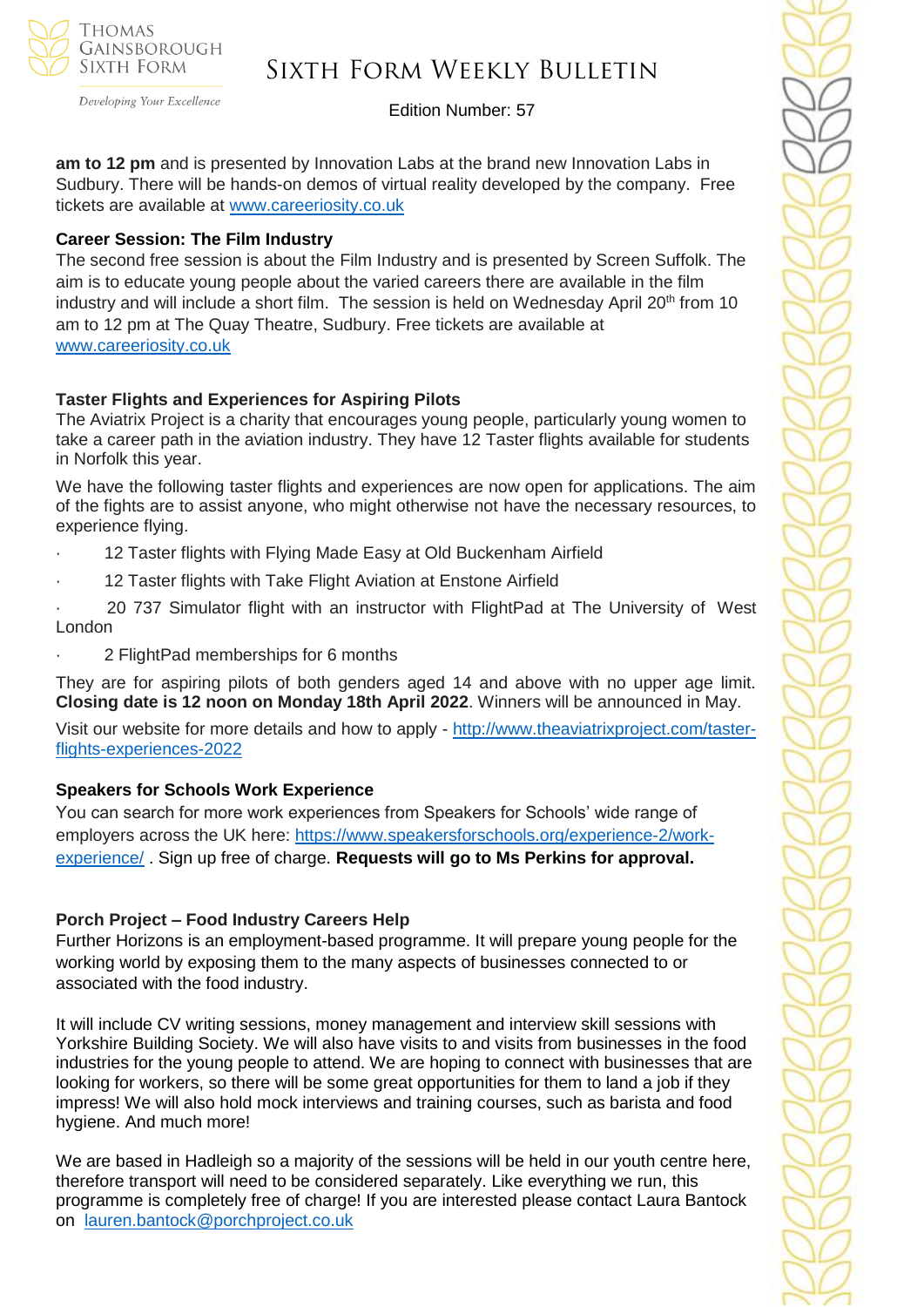

Developing Your Excellence

### Edition Number: 57

Application deadline is **29th April**, but places are offered on a first come, first serve basis, so be quick if you want to secure a spot!

### **NHS Speech and Language Therapy Career Workshop**

This workshop is an opportunity to:

- Learn more about Speech and Language Therapy as a career
- Meet members of a Speech and Language Therapy team
- Find out how to become a Speech and Language Therapist
- **Date: Tuesday 19th April 2022, from 10am-12.30pm**

Venue: Virtual via MS Teams. The link will be emailed to you ahead of the session. **Contact 01473 321225 to book a place.**

### **Amazing Apprenticeships**

Explore 220+ Higher and Degree apprenticeship vacancies in the Higher & Degree listing 2021/22. [DOWNLOAD NOW](https://amazingapprenticeships.com/resource/higher-and-degree-listing/)

**Colchester Institute** - Apprenticeship Vacancies

**West Suffolk College -** [Apprenticeship vacancies](https://www.wsc.ac.uk/find-a-course/apprenticeships)

**Apprenticeships New Anglia -** [Apprenticeship vacancies](https://www.apprenticeshipsnewanglia.co.uk/)

**Government Official Search** - [Apprenticeship Vacancies](https://www.gov.uk/apply-apprenticeship)

### **Yojo is back!**

Yojo is an apprenticeships app, created to link young people in Suffolk with vacancies, advice and organisational partners. The app includes:

- Live vacancies
- CV builder
- Interview practice quiz
- Personalised recommendations of career paths based on interests

**Find out more at:** [Yojo App | Made by young people, for young people](https://emea01.safelinks.protection.outlook.com/?url=https%3A%2F%2Fyojoapp.co.uk%2F&data=04%7C01%7C%7C4c6c44ecc3fb4f20ff7908d9db3b3618%7C84df9e7fe9f640afb435aaaaaaaaaaaa%7C1%7C0%7C637781869767483855%7CUnknown%7CTWFpbGZsb3d8eyJWIjoiMC4wLjAwMDAiLCJQIjoiV2luMzIiLCJBTiI6Ik1haWwiLCJXVCI6Mn0%3D%7C3000&sdata=9WtYUB305aPkl6q46VQFnWxhGcaNixIyQ7zb9qHytQc%3D&reserved=0)

# University News

### **Uni Taster Days**

Don't forget that you can find out about all the upcoming university events across the country [here.](https://www.unitasterdays.com/search.aspx) In addition to that you can watch a huge number of on demand [subject videos.](https://www.unitasterdays.com/ondemand) These videos introduce studying a range of different subjects at university. Covering reasons to consider the subject, what to expect when studying it, a guide to future career opportunities and even application tips.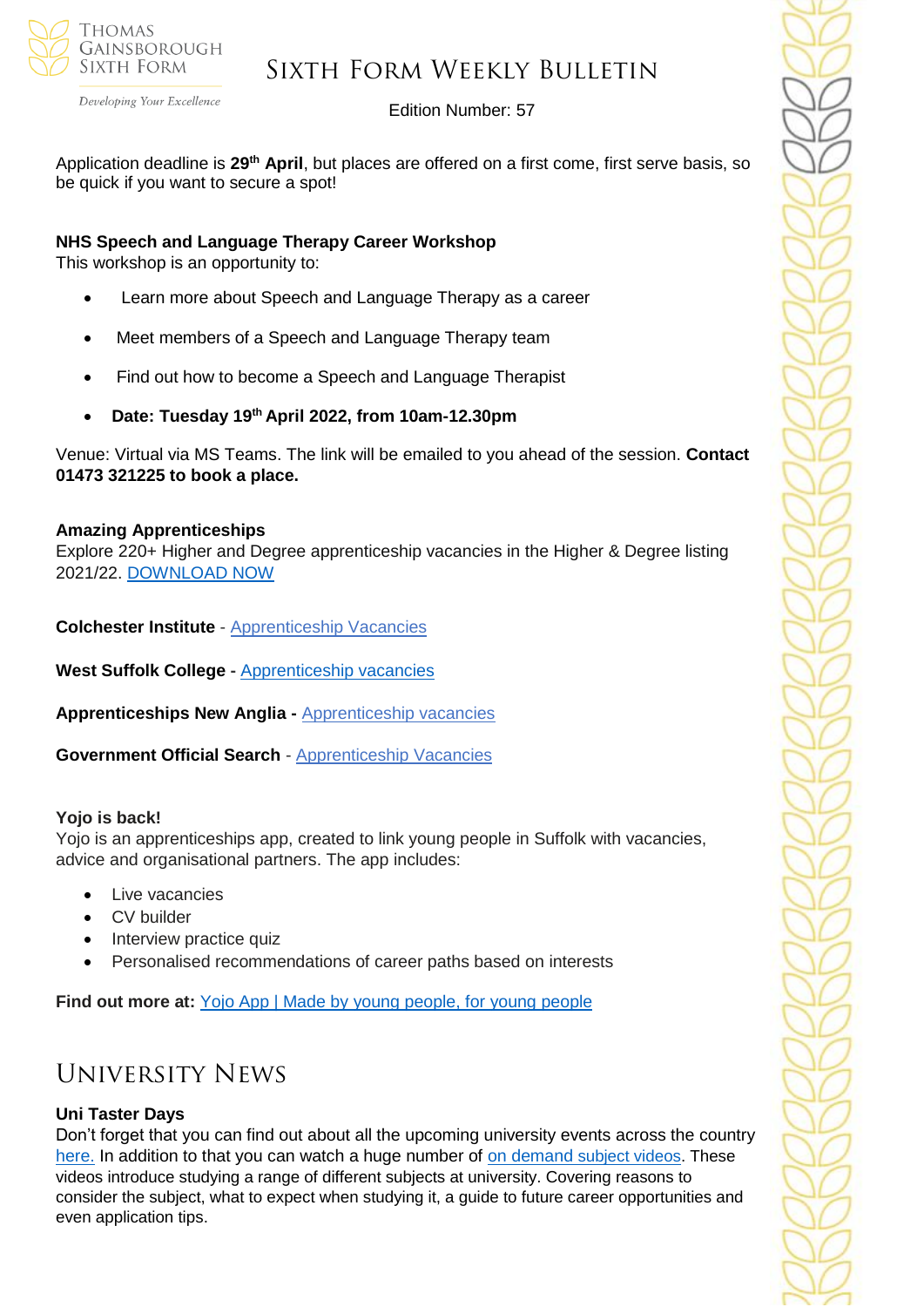

Developing Your Excellence

Edition Number: 57

### **Study Nursing at Chichester**

The University of Chichester are proud to have launched their new nursing courses to complement their existing health and sport portfolio; for which they are known as one of the leading providers in the country.

We are still accepting applications for September 2022 on the following nursing courses: BSc (Hons) in Adult [Nursing](https://successatschool.us3.list-manage.com/track/click?u=2c038531b25876a2c7c9cf8b1&id=f2fbadffff&e=530f418f3c) MSc/ PgDip in Adult Nursing

### **West Suffolk College Bursaries and Finance**

If you are interested in finding out more about bursaries and finance at WSC please email [kosborne@tgschool.net](mailto:kosborne@tgschool.net) so she can arrange a virtual talk from the college in May.

### **Interested in Applying to University in Australia?**

As borders are reopened and another application cycle starts to blossom, many of you are likely considering whether you'd like to apply to Australian universities. And the likelihood is many will answer with a resounding 'yes'!

As for the rest of you, you might want to know about all the wonders that this great educational destination offers...

You're in luck, because we've rounded up some of the biggest benefits of studying in Australia and dedicated a [whole blog post](https://bridge-u.com/blog/6-reasons-why-your-students-want-to-study-in-australia/) to the topic! We consider a range of areas that make Australia such an appealing option for higher education, like:

- Educational offerings
- Lifestyle and culture
- Natural landscape
- Professional opportunities

### **Medical Summer Camp for Y11-13**

Do you aspire to become a doctor? If so, this summer you have [the](https://edu9.sprintsend.co.uk/b2/link.php?M=1213464&N=104&L=347&F=H) opportunity to take on the role of a Doctor in a week where your patient communication, decision making, teamwork and problem solving skills will be tested. You will:

### **Gain Practical Medical Experience:**

- Assess, diagnose and treat patients in A&E simulation settings
- Real practical emergency treatment scenarios
- Master hands-on medical skills Cannulation, venepuncture, CPR & others
- Patient Simulation teaching in a London university campus

### **Spend 1 week with NHS Doctors and Medical Students**

- NHS Doctor teaching with personalised and group feedback
- Medical Students available all week for student advice and questions
- Role of a Doctor insight and time for student questions

### **Get Full Application Preparation Guidance**

• UCAT and BMAT guidance from top-scoring medical students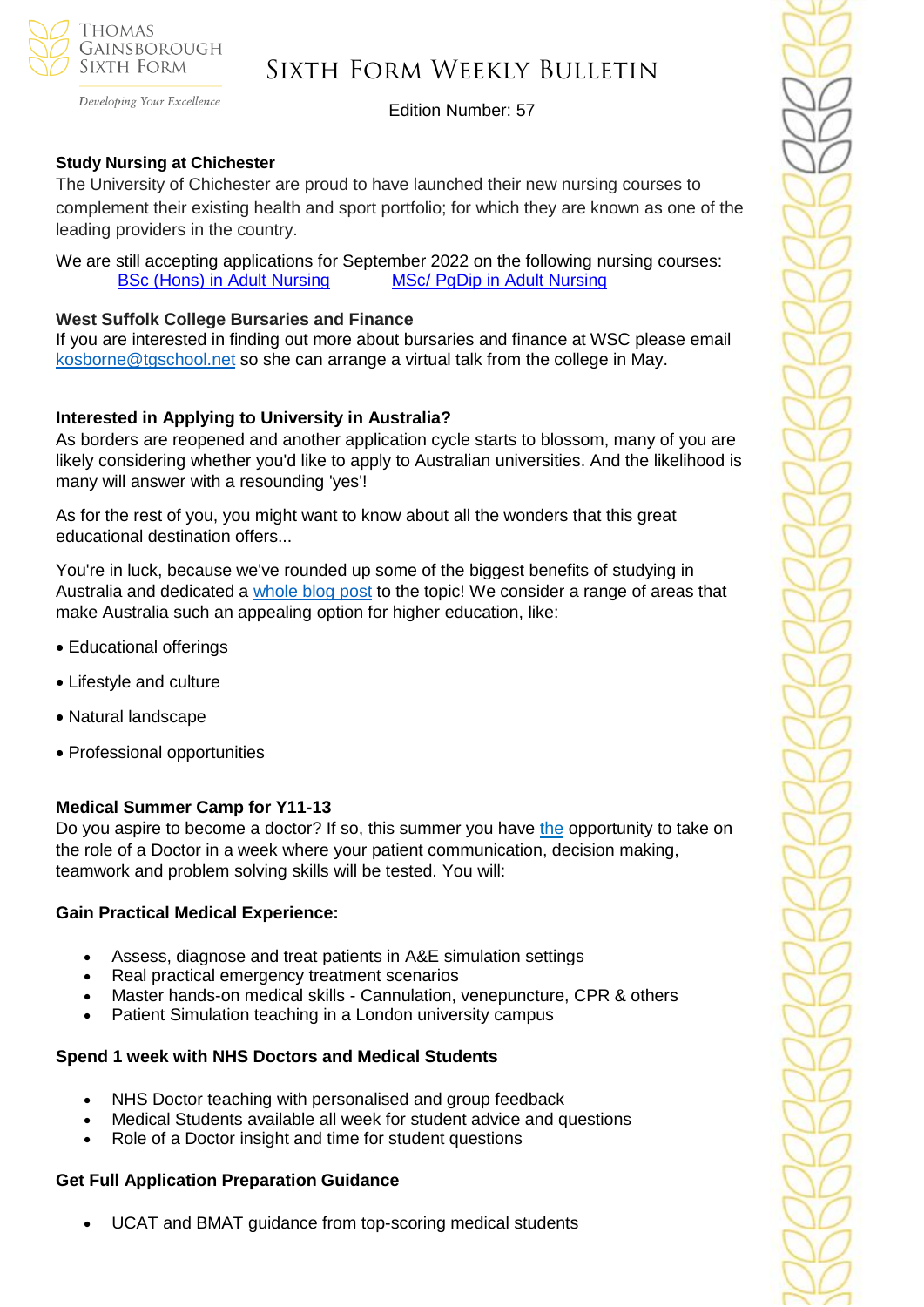

Developing Your Excellence

### Edition Number: 57

- 1-to-1 Mock MMI Interview with personalised feedback
- Medical Ethics teaching, personal statements & university selection advice

Find out more information and book a space here: [educationprojects.co.uk/courses/uk](https://edu9.sprintsend.co.uk/b2/link.php?M=1213464&N=104&L=346&F=H)[medical-work-experience-course](https://edu9.sprintsend.co.uk/b2/link.php?M=1213464&N=104&L=346&F=H) (Help with applications available from the Sixth Form.

### **Apply now to international Law firm Sidley's for bursaries**

If you are in Year 13 and hold an offer to study law at a UK university, you could be eligible to apply for Sidley's Undergraduate Bursary programme. As part of our ongoing commitment to increasing diversity at Sidley and in the wider legal profession, our bursary programme will provide financial support to talented law students from less advantaged backgrounds for the duration of their undergraduate study. We hope that our financial support will minimise financial concerns and enable recipients to focus more on their studies and making the most of opportunities available to them during their time at university. The scheme will also guarantee work experience and mentoring opportunities for the 5 successful candidates. Why you should apply...

- Build connections within a premier international law firm.
- Gain work experience sitting alongside our partners, associates and trainees.
- Receive £3,500 per year for the duration of your legal studies. To check the eligibility criteria and submit your application, please click this [link.](https://www.sidleycareers.com/en/europe/london-opportunities?tab=london-undergraduate-bursary-programme&goal=0_65c6d67e71-ee29717514-212136547&mc_cid=ee29717514&mc_eid=530f418f3c)

## **Not sure what to study at university?**

If you are not sure what subject you'd like to study at university and would like to experience a variety of subjects and universities this summer, our virtual Insight into University course would guarantee this experience - for more information and to apply for the virtual Insight into University course, please visit our website [https://www.etrust.org.uk/insight-into](https://www.etrust.org.uk/insight-into-university)[university](https://www.etrust.org.uk/insight-into-university) and click [here](https://dd233f6a-c442-4437-a8e1-9e42987b6020.filesusr.com/ugd/4517c8_fcb7add322ae4a1eab2156347e1f2442.pdf) for the virtual Insight into University flyer.

## **Taster Lectures April / May**

- **April 27 @ 11:10 - 12:10** insight4me Economics: Globalisation with 2 Unis TBC (KS5) Find out [more](https://channeltalent.us10.list-manage.com/track/click?u=145837fa6843e0c349598322a&id=e6ca5db621&e=155232616c) »
- **April 28 @ 14:00 - 15:00** insight4me Law: Negligence with 2 Unis TBC (KS5) [Find](https://channeltalent.us10.list-manage.com/track/click?u=145837fa6843e0c349598322a&id=dbe7344ff8&e=155232616c) out [more](https://channeltalent.us10.list-manage.com/track/click?u=145837fa6843e0c349598322a&id=dbe7344ff8&e=155232616c) »
- **May 3 @ 13:00 - 14:00** insight4me Religious Studies: Religion, Gender & Sexuality with 2 Unis TBC (KS5) Find out [more](https://channeltalent.us10.list-manage.com/track/click?u=145837fa6843e0c349598322a&id=e36cdfc670&e=155232616c) »
- **May 3 @ 15:35 - 16:20** Physics: Radiation Tutorial 1 Uni TBC (KS5) [Find](https://channeltalent.us10.list-manage.com/track/click?u=145837fa6843e0c349598322a&id=0ef7667675&e=155232616c) out [more](https://channeltalent.us10.list-manage.com/track/click?u=145837fa6843e0c349598322a&id=0ef7667675&e=155232616c) »
- **May 4 @ 15:35 - 16:20** Biomedicine: Day In The Life Of A Medical Research Scientist with UEA (KS5) Find out [more](https://channeltalent.us10.list-manage.com/track/click?u=145837fa6843e0c349598322a&id=98cf5ea4fa&e=155232616c) »
- **May 5 @ 16:15 - 17:15** Global North vs Global South Interdisciplinary University Perspectives & Debate – 2 Unis TBC (KS4 & KS5) Find out [more](https://channeltalent.us10.list-manage.com/track/click?u=145837fa6843e0c349598322a&id=49a55764f0&e=155232616c) »
- **May 5 @ 16:15 - 17:15** Global North vs Global South Interdisciplinary University Perspectives & Debate – 2 Unis TBC (KS4 & KS5) Find out [more](https://channeltalent.us10.list-manage.com/track/click?u=145837fa6843e0c349598322a&id=ba559e48c8&e=155232616c) »
- **May 10 @ 11:10 - 12:10** insight4me German: Importance & Influence of Dialect on Political/Social/Cultural Life with 2 Unis TBC (KS5) Find out [more](https://channeltalent.us10.list-manage.com/track/click?u=145837fa6843e0c349598322a&id=61a0b7a9ff&e=155232616c) »
- **May 11 @ 15:35 - 16:35** Society for Natural Sciences: Carbon Nanomaterials & How The Natural Sciences Could Save Us (KS5) Find out [more](https://channeltalent.us10.list-manage.com/track/click?u=145837fa6843e0c349598322a&id=174c27095e&e=155232616c) »
- **May 11 @ 15:35 - 16:35** Society for Natural Sciences: Carbon Nanomaterials & How The Natural Sciences Could Save Us (KS5) Find out [more](https://channeltalent.us10.list-manage.com/track/click?u=145837fa6843e0c349598322a&id=4a71a47bd5&e=155232616c) »
- **May 12 @ 16:15 - 17:15** English Literature/Drama: University Book Club A Streetcar Named Desire with 1 Uni TBC (KS5) Find out [more](https://channeltalent.us10.list-manage.com/track/click?u=145837fa6843e0c349598322a&id=070d73006b&e=155232616c) »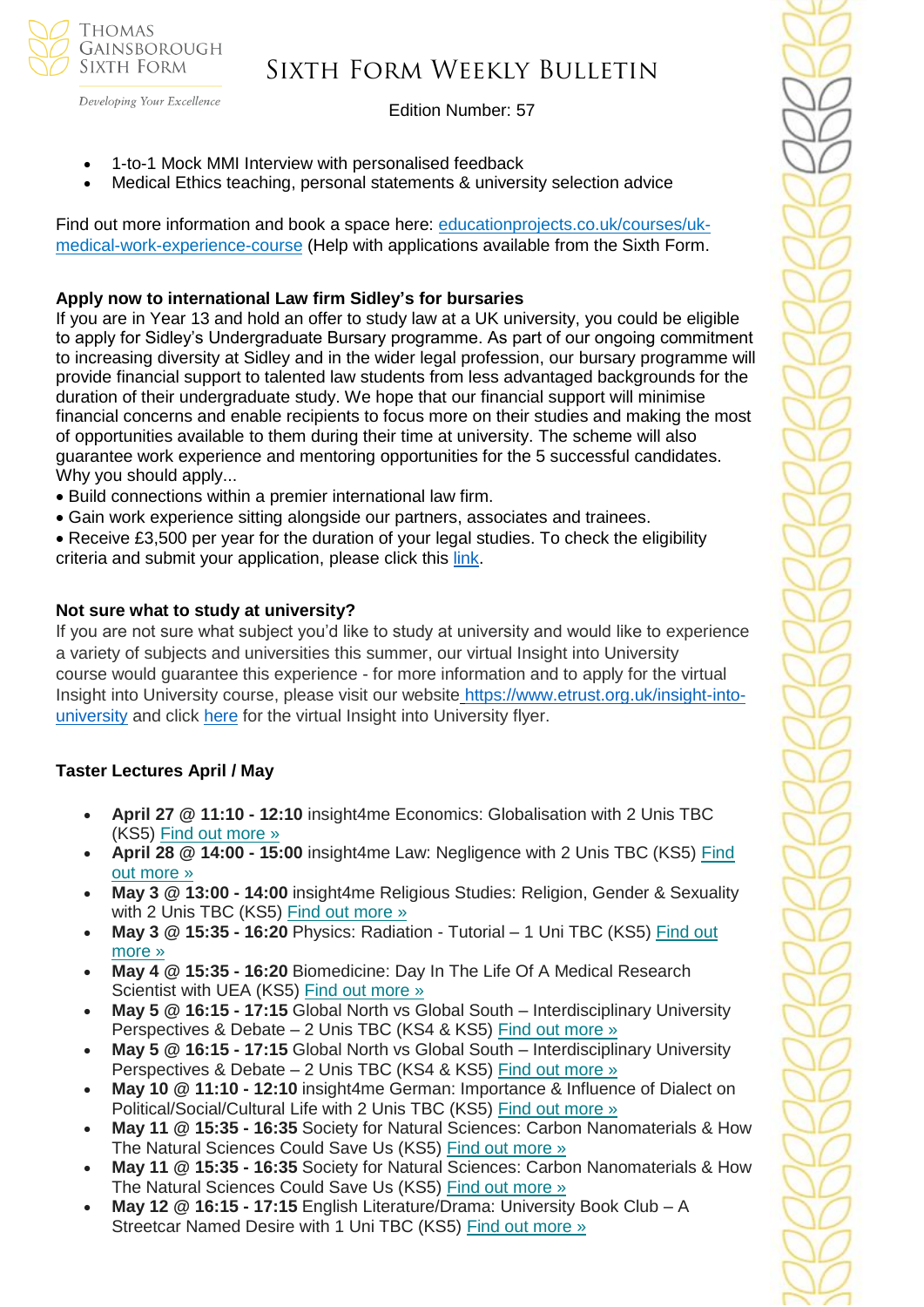

Developing Your Excellence

### Edition Number: 57

- **May 17 @ 16:15 - 17:15** UK The State of The Union Interdisciplinary University Perspectives & Debate – 2 Unis TBC (KS4 & KS5) Find out [more](https://channeltalent.us10.list-manage.com/track/click?u=145837fa6843e0c349598322a&id=90392dc928&e=155232616c) »
- **May 19 @ 12:45 - 13:45** insight4me Geography: The Fishing Industry with 2 Unis TBC (KS5) Find out [more](https://channeltalent.us10.list-manage.com/track/click?u=145837fa6843e0c349598322a&id=4666325908&e=155232616c) »
- **May 19 @ 16:15 - 17:15** English Literature: University Book Club Frankenstein; or, The Modern Prometheus with 1 Uni TBC (KS5) Find out [more](https://channeltalent.us10.list-manage.com/track/click?u=145837fa6843e0c349598322a&id=62400f7076&e=155232616c) »
- **May 23 @ 10:10 - 11:00** Extended Project Qualification: Skills & Insight Getting Started & Making the Most of The Summer with 1 Uni TBC (KS5) Find out [more](https://channeltalent.us10.list-manage.com/track/click?u=145837fa6843e0c349598322a&id=02acee6a35&e=155232616c) »
- **May 24 @ 15:35 - 16:35** insight4me Mathematics: The Mathematician & National Security with 2 Unis TBC (KS5) Find out [more](https://channeltalent.us10.list-manage.com/track/click?u=145837fa6843e0c349598322a&id=016a35f4ce&e=155232616c) »
- **May 25 @ 14:00 - 15:00** insight4me Media Studies: Media Audiences Involvement & Production by Audience with 2 Unis TBC (KS5) Find out [more](https://channeltalent.us10.list-manage.com/track/click?u=145837fa6843e0c349598322a&id=d921727e6b&e=155232616c) »

### **What is Virtual Insight into [University](https://www.etrust.org.uk/insight-into-university) Experience (for Y12)?**

This course is like no other! With the mix of live sessions, recorded lectures and hands-on practical STEM activities and projects set by leading UK universities and global STEM companies, you will have a unique opportunity to access all this amazing content in one place, pick-and-choose subjects that interest you and do as many as you wish at your own pace over the summer:

- □ Life Sciences from University of Warwick
- □ Materials Science from University of Cambridge
- □ Maths from Lancaster University
- □ Food Science from University of Nottingham
- □ Chemistry and Drug Design from Kingston University
- □ Chemical Engineering from UCL
- **Forensic Science from Abertay University**
- □ Engineering from University of Sheffield
- □ Computer Science from University of Liverpool
- □ And lots more!

Apply today: <https://www.etrust.org.uk/insight-into-university>

### **For students in Yr12: Residential Insight into University Experience**

Our residential courses run over 4 or 5 days where you get a taster of university life and an insight into a specific STEM subject. In summer 2022 (**between 20th June – 14th August**) these will include:

- Ø Maths at Lancaster University
- Ø Materials Science at University of Cambridge
- Ø Mechanical Engineering at UCL
- Ø Robotics & Autonomous Systems at University of Liverpool
- Ø Broad-based Engineering at University of Sheffield

It's just like studying at university! You will get the opportunity to experience university style lectures and work on activities and group projects with the support of academics and student mentors. Throughout the duration of the course, you will stay in halls of residence and will take part in social activities in the evenings.

For dates, cost, requirements, content of each course and the application form, please visit <https://www.etrust.org.uk/residential-insight-into-university>

**Experience University of Southampton Residentials 26th - 28th July and 2nd - 4th August 2022**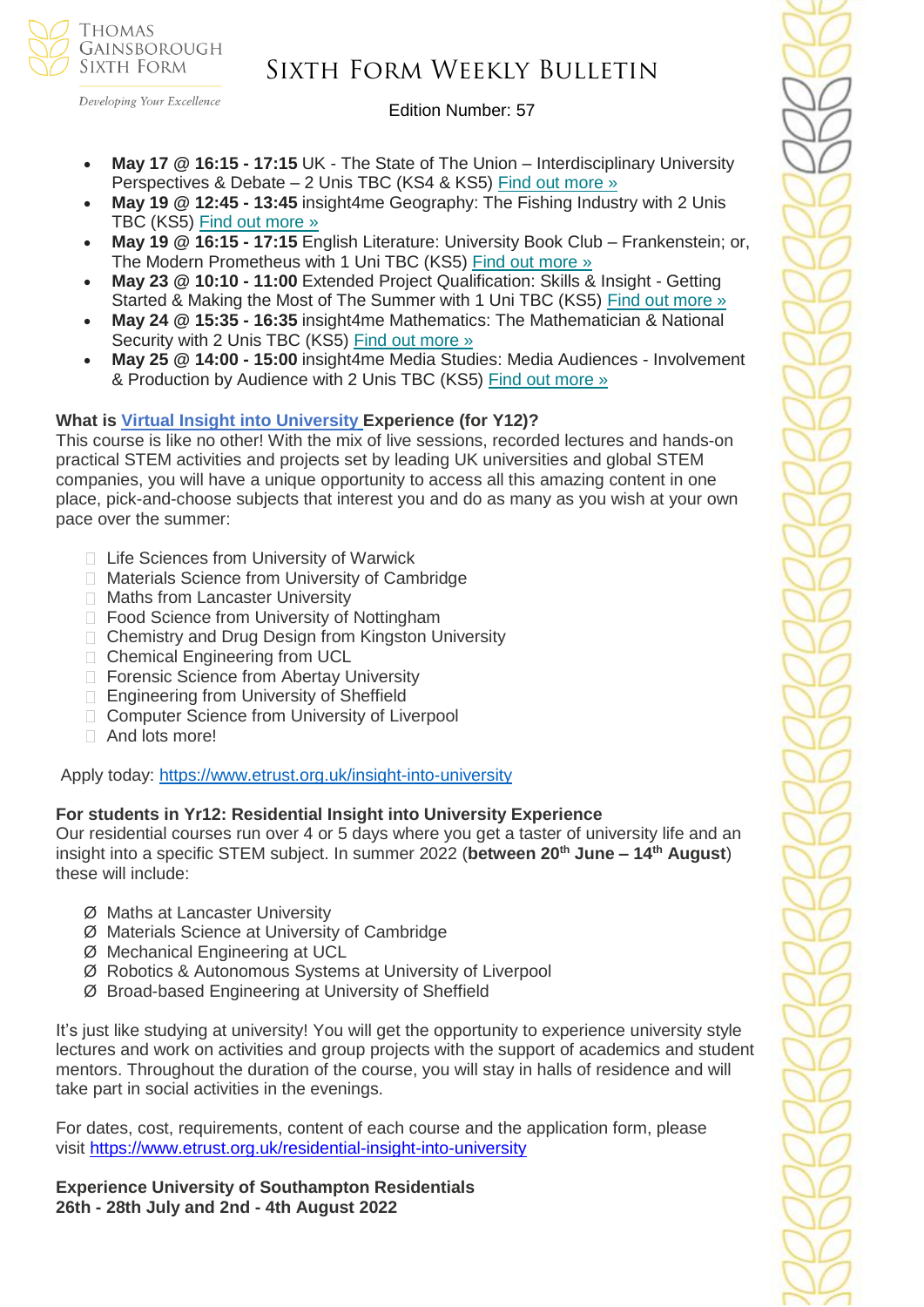

Developing Your Excellence

### Edition Number: 57

The University of Southampton are excited to once again offer on campus residential opportunities for eligible Year 12 students. These Experience UoS Residentials are 3-day, 2 night on-campus programmes, giving your students the opportunity to experience studying a subject at university.

Subjects include: Chemistry, Physics, Mechanical Engineering, Geography, Marine Biology, Oceanography, English, Business, Music and Biological Sciences.

Students will learn in an academic environment and work with pupils from other schools and colleges through a timetable of lectures, practical activities and a variety of fun social activities in the evenings. They'll get to meet our enthusiastic team of Student Ambassadors studying the courses they are aspiring to, as well as academics, researchers and alumni. These residentials are free and open to Year 12 students who meet our academic and Widening Participation eligibility criteria (you can access the eligibility criteria through the button below).

Students will be provided with free accommodation and meals for the duration of the residential. The University of Southampton is also able to cover up to £80 of the cost of travel to and from the residential. For more information, including eligibility criteria and to apply, please click the button below. [Register here.](https://www.southampton.ac.uk/schools-colleges/experience-summer-event.page+)

### **Speakers for Schools Broadcasts April / May**

### **John-Paul Flintoff, Author and Journalist with The Sunday Times - Wednesday 20th April 10-10:45am**

We are excited to host a broadcast with John-Paul Flintoff, Author and Journalist with The Sunday Times. Join us to learn about John-Paul's insights into Journalism and also some important life lessons such as how to deal with setbacks. John-Paul is looking forward to answering your questions! Click [here](https://forms.office.com/r/iY9CefkggF) to register

### **Hugo Tagholm, Chief Executive, Surfers Against Sewage - Monday 25th April 10- 10:45am**

Are you interested in learning about the work being done to end sewage pollution? Join us for a broadcast with Hugo Tagholm, Chief Executive, Surfers against Sewage to find out about how they are working to create a thriving ocean and how your school can get involved! Click [here](https://forms.office.com/r/5imUKR5U4C) to register

### **Anne Richards, Chief Executive Officer, Fidelity International - Tuesday 26th April 10- 10:45am**

What is Green Finance? How can companies adopt sustainable business practices? Join our broadcast with Dame Anne Richards, Chief Executive Officer at Fidelity International to find out. Anne is looking forward to answering your questions during the student Q&A session Click [here](https://forms.office.com/r/MQcK2ezfUa) to register

### **Sebastian Munden, Executive Vice President & General Manager, Unilever UK & Ireland - Tuesday 26th April 2-2:45pm**

Are you passionate about taking action to improve the health of the planet? So is Sebastian Munden, Executive Vice President & General Manager, Unilever UK & Ireland. During this broadcast you will learn about and careers in sustainability and how Unilever is working with brands to invent innovative ways to reduce plastic pollution. Click [here](https://forms.office.com/r/vRuGnAA6W6) to register.

## **Christine Hodgson, Chairperson, Severn Trent & Former Chairman, Capgemini - Wednesday 27th April 10-10:45am**

Are you passionate about not only protecting our environment and water but enhancing it too? Then this is the broadcast for you. Join us for a broadcast with Christine Hodgson,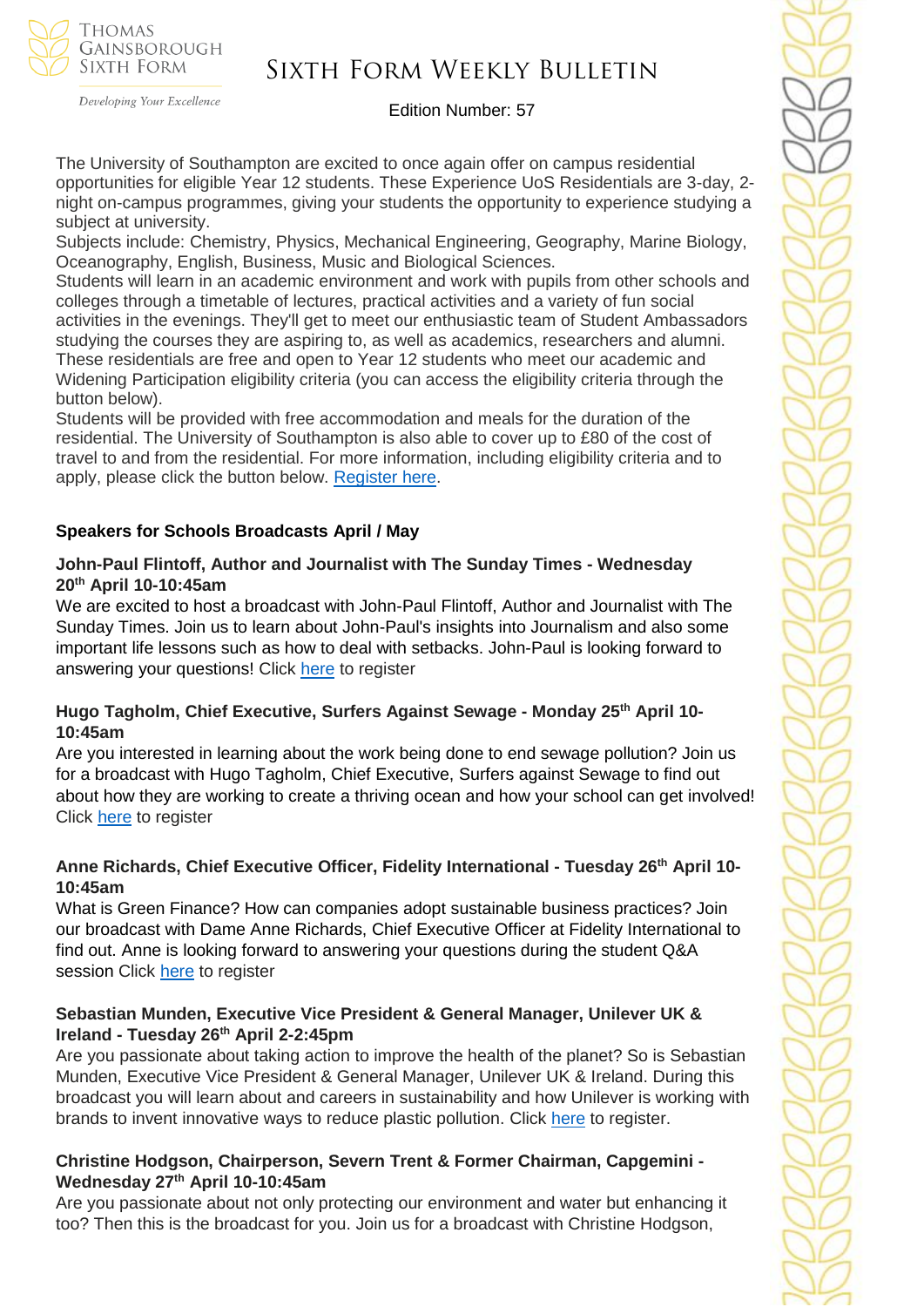

## Sixth Form Weekly Bulletin

Edition Number: 57

Chairperson, Severn Trent & Former Chairman, Capgemini to find out how Severn Trent are 'Getting River Positive' and are playing a leading role in ensuring their rivers are as healthy as possible. Click [here](https://forms.office.com/r/WqL6xHp6NG) to register

## **Broadcast in partnership with #Merky Books and HSBC, Bola Sol and Damola Timeyin. A panel event discussing financial literacy and building your career - Wednesday 27th April 2-2:45pm**

Bola Sol is the author of HOW TO SAVE IT. She is a Mathematics and Finance graduate who found passion in women coming together to discuss money matters. She created the platform Refined Currency in 2015 and its sister company Rich Girl Chronicles. She is the co-host of The Last Three Digits podcast, host of web series The Bola Sol show and leads weekly chats on social media about money. She's been featured on the BBC, Stylist Magazine and Refinery 29. Through one conversation at a time, she wants to help build more financial confidence in everyone.

Damola Timeyin is the co-author of HOW TO BUILD IT and a creative strategist. Formerly a strategy director and partner at advertising agency Bartle Bogle Hegarty and member of founding team at Osper, one of the UK's first mobile banks for young people. At BBH he delivered everything from social to brand strategy for household British brands such as Tesco, Weetabix and Clarks Shoes. When he is not working on brands, he moonlights as Head of Strategy for creative network, People of Culture Collective (PoCC) and mentors young people who want to break into the creative industries. Click [here](https://forms.office.com/pages/responsepage.aspx?id=HFqhLo7yMEahv9dFTLRO65fTtVvpxU5Juw5B-0Ohp8RURTRTR01XUkJVSzlJQVk5MzNMSFFSMVVWRy4u&web=1&wdLOR=c9BE881E4-F8B8-45DF-8F7B-DF8D6D2A649F) to register

## **Baroness Sally Morgan, Former Chair of Ofsted, Life Peer & Former Political Secretary - Thursday 28th April 10-10:45am**

Do you want to improve your self-confidence and learn how to own your strengths and embrace your individuality? Join us for a broadcast Baroness Sally Morgan, Former Chair of Ofsted, Life Peer & Former Political Secretary to hear her personal insights and advice. This broadcast should leave you feeling empowered and proud of who you are! Click [here](https://forms.office.com/r/nQeSkMQpWG) to register

## **Green Skills Week: Paul Williams, Producer, BBC Natural History Unit - Thursday 5th May 2- 2:45pm**

Join us for a broadcast with the producer of Green Planet with Sir David Attenborough! During our broadcast you will learn about Paul's experiences of working on the series and the fascinating plant world and how we can protect it. Click [here](https://forms.office.com/pages/responsepage.aspx?id=HFqhLo7yMEahv9dFTLRO65fTtVvpxU5Juw5B-0Ohp8RUMTUyQkFTSTRJSEI0QlNLRTNaNEJCQVI1Mi4u) to register

**Green Skills Week: Lizzie Glithero-West, Chief Executive, Heritage Alliance - Monday 9th May 10- 11am**

Details TBC. Click [here](https://forms.office.com/pages/responsepage.aspx?id=HFqhLo7yMEahv9dFTLRO65fTtVvpxU5Juw5B-0Ohp8RUN0dSREkwREFOVExSRVFHSzYyMFI2UzQ1Si4u) to register.

## **Baroness Tanni Grey-Thompson, Paralympian & Crossbench Peer - Monday 9th May 2-2:45pm**

Details TBC. Click [here](https://forms.office.com/pages/responsepage.aspx?id=HFqhLo7yMEahv9dFTLRO65fTtVvpxU5Juw5B-0Ohp8RUMk01U1lOQkRKQTRUNFNKSjNMNlpIWVZZRS4u) to register.

## **Green Skills Week: Sebastian Munden, Executive Vice President & General Manager, Unilever UK & Ireland**

Are you passionate about taking action to improve the health of the planet? So is Sebastian Munden, Executive Vice President & General Manager, Unilever UK & Ireland. During this